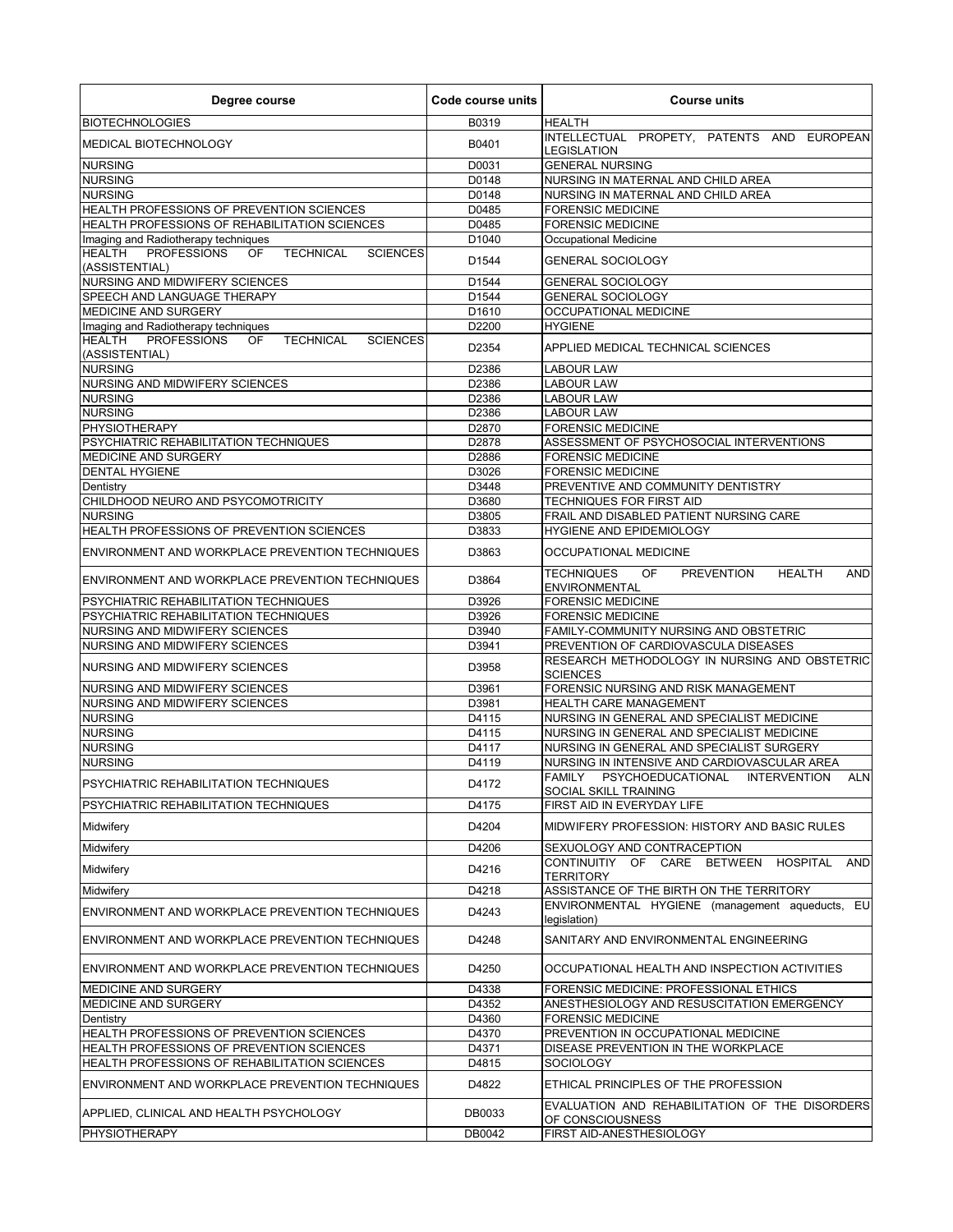| Degree course                                                                          | Code course units | <b>Course units</b>                                                                    |
|----------------------------------------------------------------------------------------|-------------------|----------------------------------------------------------------------------------------|
| APPLIED, CLINICAL AND HEALTH PSYCHOLOGY                                                | DB0057            | INTERVENTION METHODS FOR SPECIAL DISABILITIES AND<br><b>NEEDS</b>                      |
| <b>HEALTH</b><br>PROFESSIONS<br>OF<br><b>SCIENCES</b><br>TECHNICAL<br>(DIAGNOSTIC)     | DB0060            | OF<br>ORGANIZATIONAL AND MANAGEMENT MODELS<br>TECHNICAL AND DIAGNOSTIC SERVICES        |
| BUSINESS ADMINISTRATION. ECONOMICS AND FINANCE                                         | DG0038            | ECONOMY AND POLICY OF EUROPEAN INTEGRATION                                             |
| BUSINESS ADMINISTRATION, ECONOMICS AND FINANCE                                         | DG0041            | REGIONAL LAW AND LOCAL ENTITIES                                                        |
| BUSINESS ADMINISTRATION, ECONOMICS AND FINANCE                                         | DG0041            | REGIONAL LAW AND LOCAL ENTITIES                                                        |
| BUSINESS ADMINISTRATION, ECONOMICS AND FINANCE                                         | DG0046            | <b>INTERNATIONAL LABOUR LAW</b>                                                        |
| <b>BUSINESS LAW ADVISOR</b>                                                            | DG0051            | <b>RIGHTS OF CONTRACTS</b>                                                             |
| BUSINESS ADMINISTRATION, ECONOMICS AND FINANCE                                         | DG0074            | REGIONAL ECONOMY                                                                       |
| BUSINESS ADMINISTRATION, ECONOMICS AND FINANCE                                         | DG0164            | <b>CIVIL LAW</b>                                                                       |
| HEALTH PROFESSIONS OF REHABILITATION SCIENCES                                          | DM0220            | <b>Public Law Institutions</b>                                                         |
| <b>ENVIRONMENTAL</b><br><b>BIOLOGY</b><br>AND<br>OF<br>MANAGEMENT<br><b>ECOSYSTEMS</b> | DM0224            | <b>ENVIRONMENTAL LAW AND ECONOMICS</b>                                                 |
| ENVIRONMENT AND WORKPLACE PREVENTION TECHNIQUES                                        | DM0258            | <b>FIRST AID ELEMENTS</b>                                                              |
| HEALTH PROFESSIONS OF REHABILITATION SCIENCES                                          | DM0273            | EUROPEAN UNION LAW                                                                     |
| PSYCHIATRIC REHABILITATION TECHNIQUES                                                  | DM0390            | <b>CULTURAL</b><br>AND<br><b>COMMUNICATIVE</b><br>SOCIOLOGY<br>OF<br><b>PROCESSES</b>  |
| <b>BIOLOGICAL SCIENCES</b>                                                             | DM0400            | SAFETY IN CHEMICAL AND BIOLOGICAL LABORATORIES                                         |
| ENVIRONMENTAL SCIENCES AND TECHNOLOGY                                                  | DM0424            | FUNDAMENTALS OF ENVIRONMENTAL LAW                                                      |
| <b>NURSING AND MIDWIFERY SCIENCES</b>                                                  | DM0458            | NURSERY MANAGEMENT IN PALLIATIVE CARE                                                  |
| <b>PHILOSOPHY</b><br>PHILOSOPHY AND THEORY OF COMMUNICATION                            | DQ0015<br>DQ0039  | MORAL PHILOSOPHY M<br>THEORETICAL PHILOSOPHY T                                         |
| <b>HUMANITIES</b>                                                                      | DQ0091            | HISTORY OF POLITICAL THOUGHT T                                                         |
| <b>CULTURAL HERITAGE</b>                                                               | DQ0125            | HISTORY OF MEDIEVAL ART M                                                              |
| PRIMARY TEACHER EDUCATION                                                              | DQ0242            | Laboratory of Methodology of the Game and Team Work                                    |
| PRIMARY TEACHER EDUCATION                                                              | DQ0242            | Laboratory of Methodology of the Game and Team Work                                    |
| PHILOSOPHY                                                                             | DQ0244            | THEORETICAL PHILOSOPHY M                                                               |
| PHILOSOPHY                                                                             | DQ0244            | THEORETICAL PHILOSOPHY M                                                               |
| PHILOSOPHY AND THEORY OF COMMUNICATION                                                 | DQ0301            | Moral Philosophy and Bioethics T                                                       |
| EDUCATION AND SOCIAL WORK SCIENCES                                                     | DQ0321            | SOCIAL REGULATION                                                                      |
| EDUCATION AND SOCIAL WORK SCIENCES                                                     | DQ0324            | PROTECTION FUNDAMENTAL RIGHTS                                                          |
| EDUCATION AND SOCIAL WORK SCIENCES                                                     | DQ0329            | THEORIES AND TECHNIQUES OF<br><b>PLANNING</b><br><b>AND</b><br>EVALUATION OF EDUCATION |
| PRIMARY TEACHER EDUCATION                                                              | DQ0358            | Methodology and didactics of music                                                     |
| <b>CULTURAL HERITAGE</b>                                                               | DQ0367            | HISTORY OF MEDIEVAL MANUSCRIPT ILLUMINATION                                            |
| <b>CULTURAL HERITAGE</b>                                                               | DQ0423            | TEACHING OF HISTORY OF ART M                                                           |
| <b>CULTURAL HERITAGE</b>                                                               | DQ0426            | LEGISLATION OF CULTURAL HERITAGE M                                                     |
| PLANNING AND MANAGEMENT OF SOCIAL WORK AND<br>EDUCATIONAL SERVICES                     | DQ0428            | SOCIOLOGY OF YOUTH CULTURES                                                            |
| EDUCATION AND SOCIAL WORK SCIENCES                                                     | DQ0439            | Social Pedagogy                                                                        |
| EDUCATION AND SOCIAL WORK SCIENCES                                                     | DQ0450            | Administrative law and social legislation                                              |
| <b>HUMANITIES</b><br>APPLIED DATA SCIENCE                                              | DQ0471<br>DT0346  | HISTORY OF MEDIEVAL ART T/A<br>KNOWLEDGE, LANGUAGE AND REPRESENTATION                  |
| APPLIED DATA SCIENCE                                                                   | DT0359            | METHODS AND DATA ANALYSIS FOR NUCLEIC ACIDS AND<br>PROTEINS                            |
| <b>SPORTS SCIENCE</b>                                                                  | E0522             | Practices and abuse of ergogenic doping                                                |
| SPORTS SCIENCE                                                                         | E0523             | anti-doping rule                                                                       |
| Human movement and sport sciences                                                      | E0590             | Public Health and hygiene, Health Education and Doping<br>prevention                   |
| Human movement and sport sciences                                                      | E0605             | SPORTS LAW AND JUSTICE                                                                 |
| HEALTH AND NUTRITION BIOLOGY                                                           | F0212             | <b>GENERAL HYGIENE</b>                                                                 |
| Construction - Architectural Engineering                                               | 10399             | LAW OF PUBLIC WORKS                                                                    |
| Construction - Architectural Engineering                                               | <b>I2A008</b>     | HISTORY OF ARCHITECTURE II                                                             |
| MANAGEMENT ENGINEERING                                                                 | I2G057            | FINANCIAL SYSTEM ANALYSIS                                                              |
| <b>BUSINESS LAW ADVISOR</b>                                                            | M0006             | <b>CIVIL LAW</b>                                                                       |
| <b>BUSINESS LAW ADVISOR</b>                                                            | M0006             | <b>CIVIL LAW</b>                                                                       |
| <b>BUSINESS LAW ADVISOR</b>                                                            | M0006             | <b>CIVIL LAW</b>                                                                       |
| <b>BUSINESS LAW ADVISOR</b>                                                            | M0012             | <b>ECONOMICS</b>                                                                       |
| ECONOMICS AND MANAGEMENT                                                               | M0014             | <b>PUBLIC LAW</b>                                                                      |
| ECONOMICS AND MANAGEMENT                                                               | M0014             | PUBLIC LAW                                                                             |
| BUSINESS ADMINISTRATION, ECONOMICS AND FINANCE<br><b>BUSINESS LAW ADVISOR</b>          | M0018<br>M0058    | INTERNATIONAL ACCOUNTING<br>HISTORY OF MEDIEVAL AND MODERN LAW                         |
| <b>BUSINESS LAW ADVISOR</b>                                                            | M0058             | HISTORY OF MEDIEVAL AND MODERN LAW                                                     |
| <b>BUSINESS LAW ADVISOR</b>                                                            | M0062             | CONSTITUTIONAL LAW                                                                     |
| <b>BUSINESS LAW ADVISOR</b>                                                            | M0062             | CONSTITUTIONAL LAW                                                                     |
| ECONOMICS AND MANAGEMENT                                                               | M0070             | <b>ECONOMIC POLICY</b>                                                                 |
| <b>BUSINESS LAW ADVISOR</b>                                                            | M0078             | LABOR LAW                                                                              |